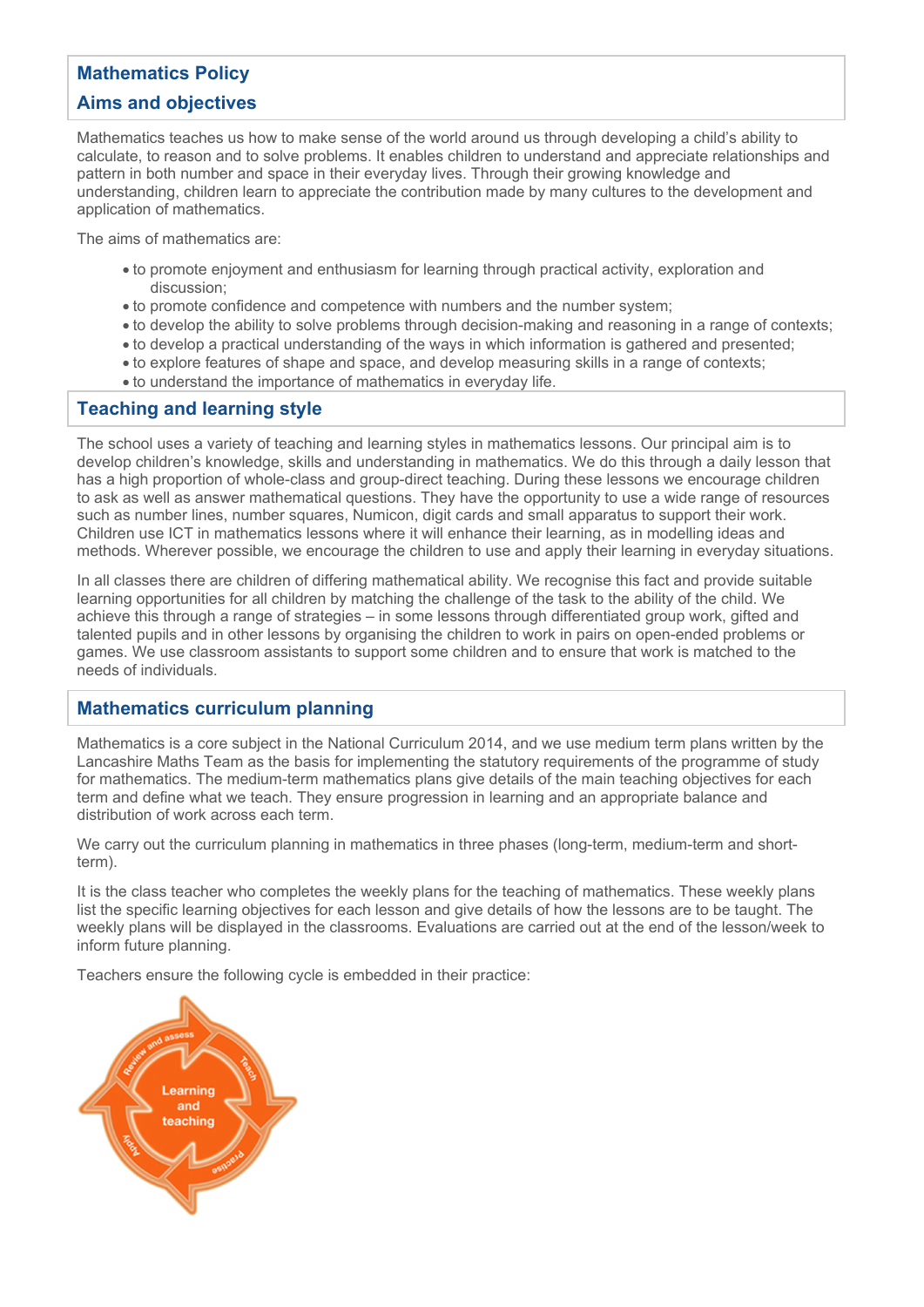This places 'using and applying' at the heart of the cycle. Teachers provide weekly opportunities for children to use and apply skills taught and practised.

## **The Foundation Stage**

In the EYFS, teachers follow the revised Statutory Framework for the Early Years Foundation Stage 2012. This outlines the knowledge, skills, understanding and attitudes children will need in order to achieve the Early Learning Goals in Mathematics. These goals are intended to be achieved by most children by the end of the Reception Year.

In the Early Years, staff provide activities and experiences for children to develop and improve their skills in counting, understanding and using numbers, calculating simple addition and subtraction problems and to describe simple shapes, spaces and measures.

The children learn through planned, purposeful play experiences and through a mix of adult-led and childinitiated activity.

# **Contribution of mathematics to teaching in other curriculum areas**

#### **English**

Mathematics contributes significantly to the teaching of English in our school by actively promoting the skills of reading, writing, speaking and listening. For example, we encourage children to read and interpret problems in order to identify the mathematics involved. The children explain and present their work to others during plenary sessions. Younger children enjoy stories and rhyme that rely on counting and sequencing. Older children encounter mathematical vocabulary, graphs and charts when using non-fiction texts.

## **Information and communication technology (ICT)**

Children use and apply mathematics in a variety of ways when solving problems using ICT. Younger children use ICT to communicate results with appropriate mathematical symbols. Older children use it to produce graphs and tables when explaining their results or when creating repeating patterns, such as tessellations. When working on control, children use standard and non-standard measures for distance and angle. They use simulations to identify patterns and relationships. There is a range of programmes to support the learning of mathematics.

# **Personal, social and health education (PSHE) and citizenship**

Mathematics contributes to the teaching of personal, social and health education, and citizenship. The work that children do outside their normal lessons encourages independent study and helps them to become increasingly responsible for their own learning. The planned activities that children do within the classroom encourage them to work together and respect each other's views. We present older children with real-life situations in their work on the spending of money.

## **Spiritual, moral, social and cultural development**

The teaching of mathematics supports the social development of our children through the way we expect them to work with each other in lessons. We group children so that they work together, and we give them the chance to discuss their ideas and results.

## **Teaching mathematics to children with special needs**

We teach mathematics to all children, whatever their ability. It is part of the school curriculum policy to provide a broad and balanced education to all children. We provide learning opportunities that are matched to the needs of children with learning difficulties. Work in mathematics takes into account the targets set for individual children in their Individual Education Plans (IEPs).

## **Assessment and recording**

We assess children's work in mathematics from three aspects (long-term, short-term and medium-term). We make short-term assessments which we use to help us adjust our daily plans. These short-term assessments are closely matched to the teaching objectives.

We make long-term assessments towards the end of the school year, and we use these to assess progress against school and national targets. During pupil progress meetings we can then set targets for the next school year and make a summary of each child's progress before discussing it with parents. We pass this